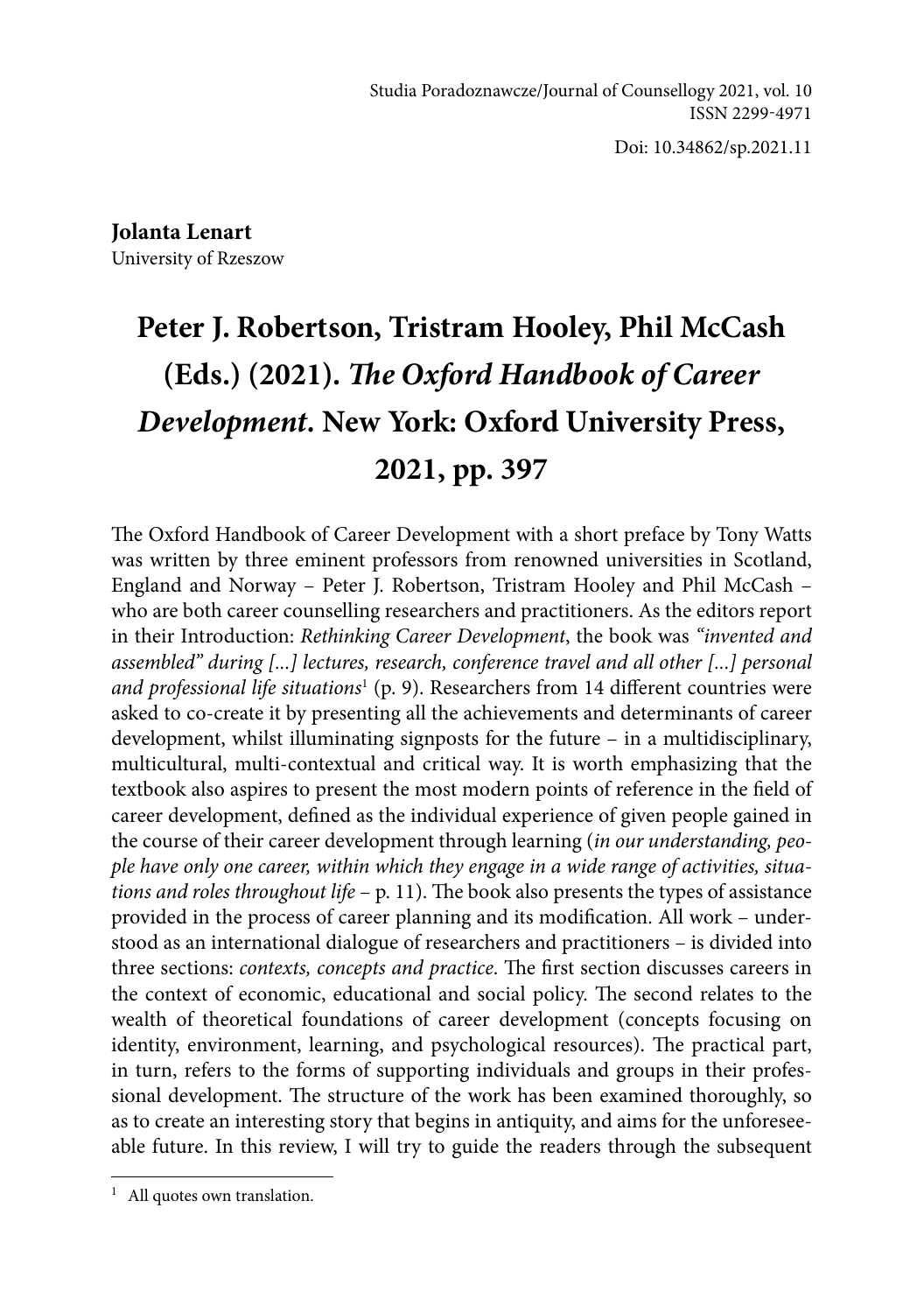chapters of this valuable study, taking into account individual sections and referring to the achievements in the above-mentioned areas, published in "Journal of Counsollogy", which I have prepared this review for.

#### **Contexts**

This part of the book introduces the reader to various views on the contemporary reality in which people's everyday life takes place, work is done and the conditions for career development are shaped. The critical image presented in it is confronted with the struggles of individuals and organizers of social life in search of good practices to assist career development. After an enthusiastic presentation of the work to date on defining the term "career development", the latest interactionist and intra-action benchmark in career studies, substantive contexts of the research and the developed strategies of the editors of the book, when reading the next chapter *(The Decline of Decent Work in the Twenty-First Century: Implications for Career Development)* we find ourselves in a situation of great surprise and uncertainty. As Ellen R. Gutowski, David L. Blustein, Maureen E. Kenny and Whitney Erby write, the changing world generates many unfavourable phenomena that invalidate the existing solutions, such as the systematic decline in the number of high-quality jobs available, poverty of the growing number of employees, job insecurity, career development instability, and as a result, significantly limited access to the so-called decent work, which is a basic condition for a dignified life.

This sad mood is somewhat relieved by the authors of the next chapter (*The Economic Outcomes of Career Development Program*s), Christian Percy and Vanessa Dodd, who suggest that societies can and must learn to live in these difficult times, trying to find ways for their further development. One such way is to invest in career advancement. This development is to be ensured by activities undertaken by the individuals throughout their life – at the stage of school education, higher education and in adulthood. The authors emphasize that specialized services, which should be appropriately subsidized by the state governments in view of future economic benefits, play a significant role in this lifelong learning process.

However, the economic promise does not always come true and the profit is not always directly proportional to the financial investmentas Tristram Hooley, the author of the next chapter *(Career Development and Human Capital Theory: Preaching the "Education Gospel")* warnsreferring to the views of critics of the theory of human capital. He recalls that due to its economic frame of reference, human capital theory sees the process of human development as the production of human capital through the process of investment in education and training (p. 54). Its adversaries though, observe that sending more people to university does not necessarily lead to employing all of them since there are simply not enough jobs. Just as the increase of citizens' education does not act as a magnet enlarging job market, it does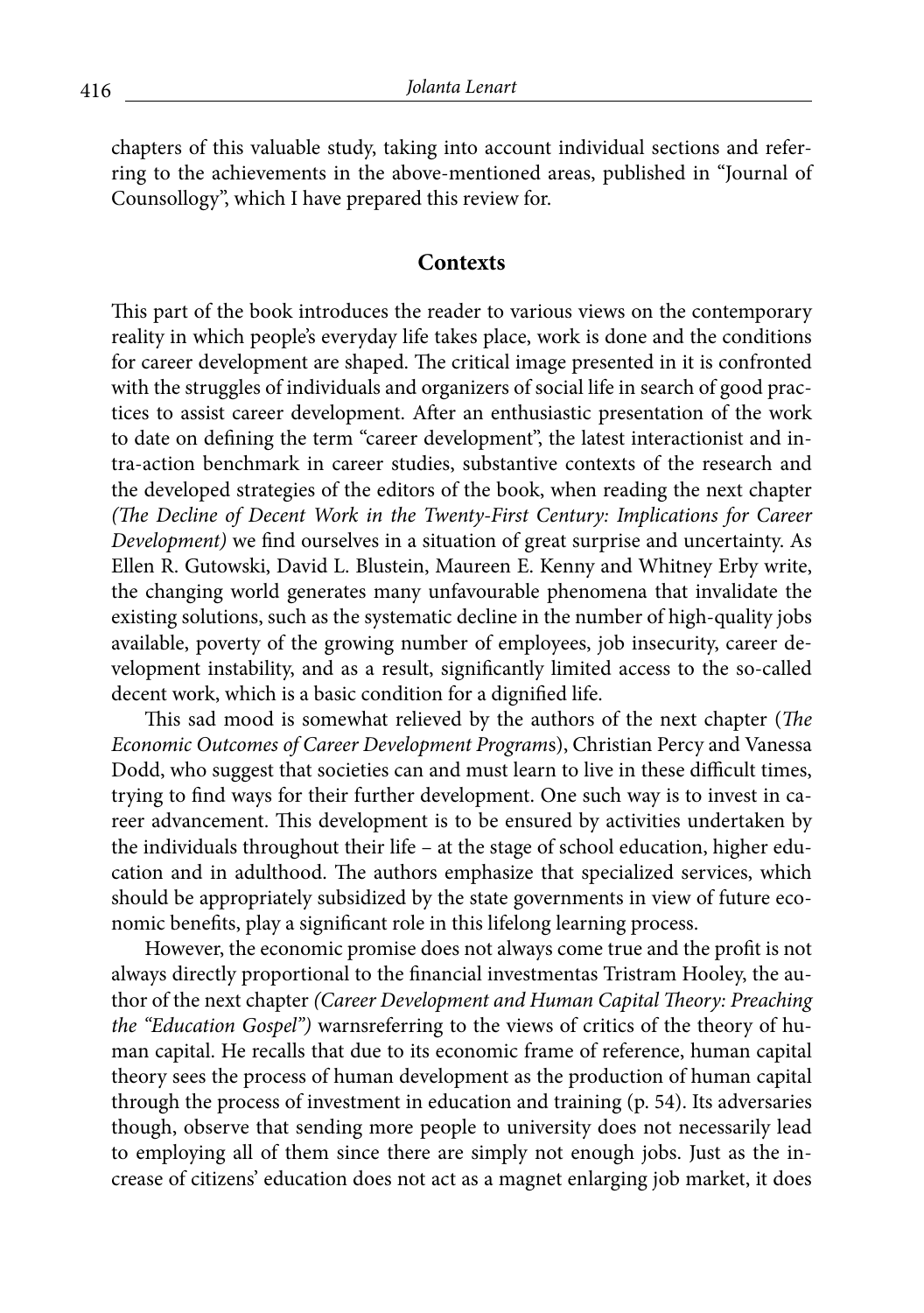not guarantee the increase in the number of suitable contractors. Publicizing such views may surely discourage people from investing in their self-development by e.g. studying at university. As a counterbalance to the suggestion, other specialists (e.g. Rose, 1990; Hodkinson, 2008; Roberts, 2009) advise people not to get deterred by any of this, but to look at their lives and their careers, and take personal responsibility for it, ignoring wider social or political factors – *if you want a better life, you must make better investments* – they advise (p. 59).

Continuing this thought, Christian Percy and Elnaz Kashefpakdel in the *Linking Educators and Employers: Taxonomies, Rationales, and Barriers* chapter, point out that the difficulties of many people in the labour market may be caused by the lack of education only to some extent, but mostly by the growing distance between education (especially school education) and the expectations of employers. This distance generates underdevelopment of graduates' professional competences, unsatisfactory work efficiency, underemployment and high unemployment rate among young people. The authors mentioned above describe various mechanisms implemented in European countries in order to reduce it.

One of them, signalled by Ronald G. Sultana *(Authentic Education for Meaningful Work: Beyond "Career Management Skills")* and by many educational and economic environments, is the need to deconceptualize the current professional education, so that it contributes to the *flourishing and well-being of an individual*, while the existing formal and informal education programs – as the author claims – are still inherent in the "Fordist mentality" – which is difficult to disagree with.

John McCarthy and Tibor Bors Borbély-Pecze in the chapter entitled *Career Guidance: Living on the Edge of Public Policy* also focus on education and point out that the role of career guidance is marginalized in school curricula. They emphasize that although various institutions and international organizations show considerable interest in the role of counselling in education and employment policy, by adopting various recommendations or financing numerous undertakings related to this, there is no evaluation of their implementation at the national level.

Referring to this issue, Peter J. Robertson considers the comprehensive assessment of these projects *(The Aims of Career Development Policy: Towards a Comprehensive Framework)* and concludes that working on career development and supporting this process is difficult to assess. Counselling has never been a purely economic instrument, but was mainly motivated by social concern.

The undeniable advantage of this part of the book is surpassing psychological analyses and treating career development as a resultant of many personal and impersonal factors embedded in broad contexts. It is important to notice their ambiguous aspects, so far often overlooked in analyses of individual case studies. Although such a position is not unknown to Polish researchers of career counselling, who have co-created a new discipline, i.e.counselling studies (e.g. Bilon, 2016; Drabik-Podgórna, 2005; Kargulowa, 2016; Minta, 2016; Szumigraj, 2011; Wojtasik, 1993 and others) and presented it on the pages of "Journal of Counsollogy"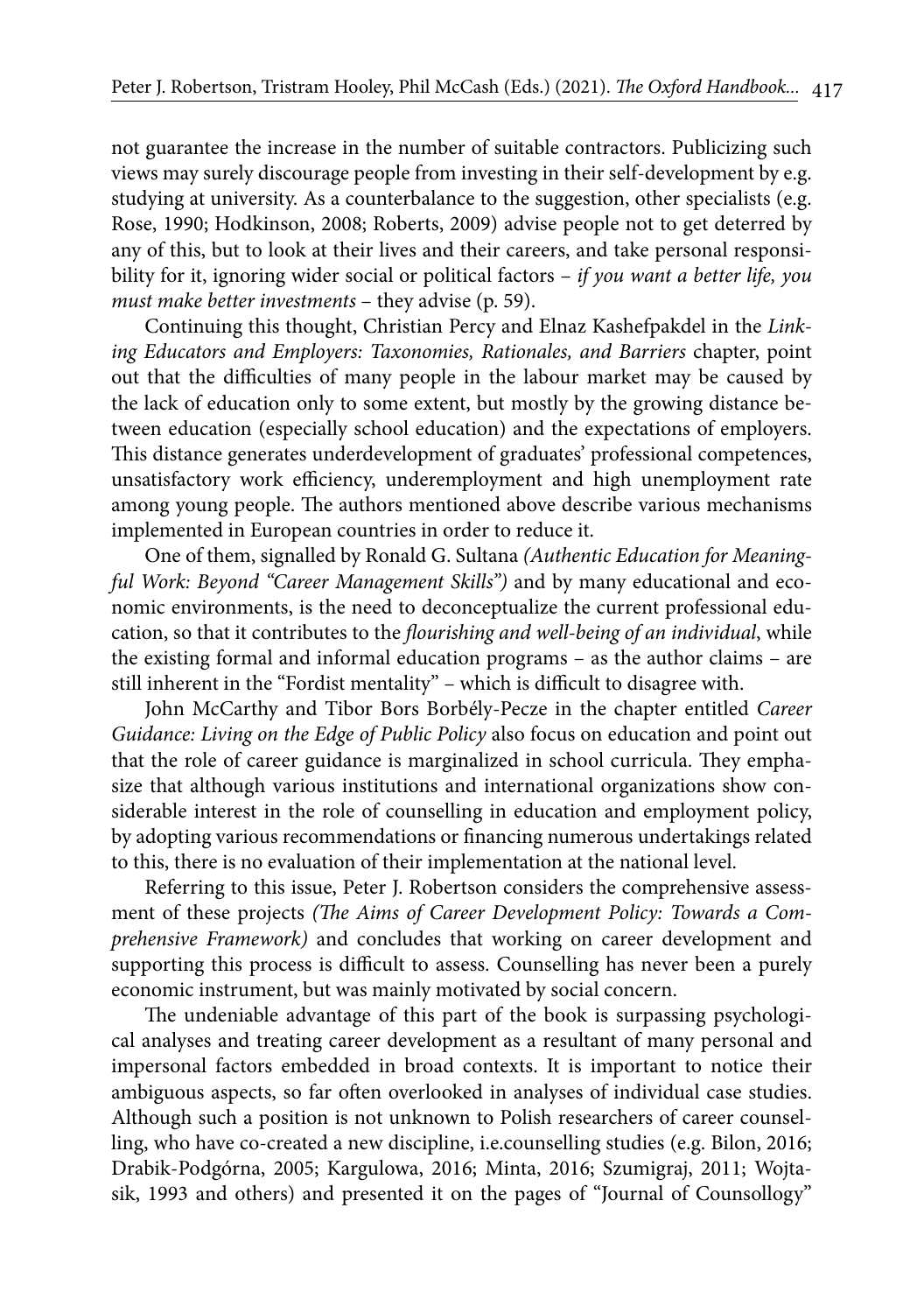(Guichard, 2016, 2018a, 2018c; Kargulowa, 2012; Kola, 2020; Lenart, 2020), but the facts and arguments presented here significantly expand this knowledge.

#### **Theory**

It should be noted that over the years, significant theoretical foundation for career development has been built. A certain classification of the achievements in this area, adopting a pragmatic position, was undertaken by Julia Yates in chapter 9 of the book *(Career Development Theory: An Integrated Analysis)* which, in her own words, *aims to present an integrated overview of career theory, interpreting it in terms of topics, not chronology* (p. 132). The 40 theories included here, developed over the past seven decades with the participation of various scientific disciplines, have been grouped according to the following themes: identity, environment, psychological resources and career learning. The development of views on these topics, from structuralism to constructivism, was shown. What is more, the author stressed the complexity of this phenomenon and the need for interdisciplinary research in the field. The strength of the study surely is the author's synthetic approach to present a comprehensive picture of research on career development. A similar problem was addressed by Anna Bilon (2013) in the second issue of "Journal of Counsollogy"....

In the book reviewed, Kate Mackenzie Davey, in the chapter *Organizational Career Development Theory: Weaving Individuals, Organizations, and Social Structures*, underlines that when observing the processes of career development, researchers take a unanimous position that at the beginning of the 1990s the importance of the organization began to decrease, in favour of individual efforts, individual choice and responsibility. Career began to be seen as an individual project, or career without borders. These ideas became the rule leading to the division of the workforce, with a choice available only to certain categories of workers, though. The author characterizes various strategies and approaches defining the participation of organizations in the development of employees' careers, as well as discusses the basic challenges related to the development of multiple (substantively diversified) theories of career development in an organization.

The issue of the development of organizational and managerial careers occupies a separate section in the reviewed book, the description of which is based on a wide range of concepts and content, derived from various fields of knowledge, starting from sociology to developmental psychology. It is indicated that the study of these careers nowadays should take into account the perspectives of "being" in space and time. Hugh Gunz and Wolfgang Mayrhofer in the chapter *Organisational and Managerial Careers: A Coevolutionary View* discuss career development in a broader perspective, illustrating how the career of individual actors is changing and how others can influence its course, emphasizing the importance of mentoring.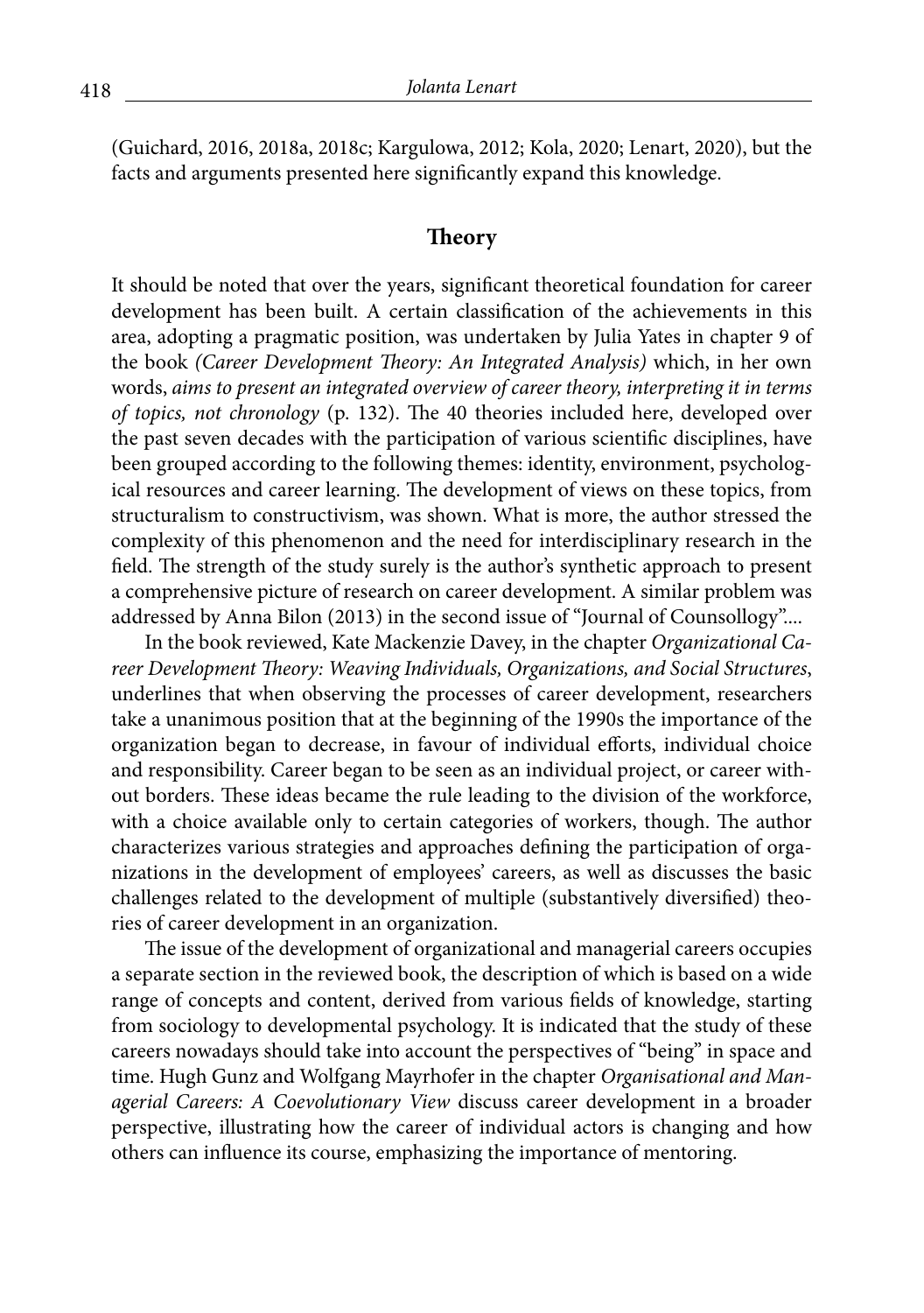Similarly, Jérôme Rossier, Paulo Miguel Cardoso and Maria Eduarda Duarte *(The NarrativeTurn in Career Development Theories: An Integrative Perspective)*  point out to the importance of career development of the "other", here the "other" being career advisers, by proposing the use of narration in an interventional approach in career counselling. They believe that the narrative turn expressed in the term "career development" *encourages career interventions to focus more on the meaning of experiences, reflection processes, and contextual aspects of career paths such as life design interventions* (p. 169). They are inspired by the dialogical 'I' theory or the life story model. They emphasize that the use of narrative techniques in counselling allows individuals to position themselves in the social space, strengthens their subjectivity, reflectiveness and intentionality. The authors present various narrative approaches, defining them as a certain framework that integrates and complements other counselling activities. In our "Journal" the attention to these issues has been drawn repeatedly. (Cohen-Scali, 2019; Czerkawska, 2018; Guichard, 2018b; Duarte, 2014; Podgórny & Drabik-Podgórna, 2015; Zielińska-Pękał, 2012).

Another look at career development, this time from the perspective of sociocultural and political problems, more specificallyfrom the social justice theory, is proposed by Barrie A. Irving in *The Positioning of Social Justice: Critical Challenges for Career Development*. As he synthetically puts it, *this chapter examines the controversial nature of social justice, outlines competing definitions, and examines the ways in which critical social justice brings a transformational dimension to career development* (p. 182). This important topic also appeared in "Journal of Counsollogy" (Casanova et al., 2020; Collins et al. 2013).

The author of the next chapter entitled, *Cultural Learning Theory and Career Development,* Phil McCash, focuses on the theory of cultural learning and its importance in career development. The author explains that we participate in it throughout our lives, whether we just walk down the street or work in an organization – we are always immersed in cultural learning. Cultural learning theory, as McCash points out, helps to answer five related questions: *Who are we learning with? What are we learning? How do we learn? Where are we learning? Why are we learning?* (p. 193). Our answers to these questions will allow us, in turn, to plan and take action, and to consciously set goals and take roles, that is, to navigate our career development.

Continuing this discussion, in Chapter 15 *(The Cultural Preparedness Perspective of Career Development*), Gideon Arulmani, Sachin Kumar, Sunita Shrestha, MaribonViray and Sajma Aravind describe a model of the process of cultural preparation that allows us to understand how the cultural environment influences the way individuals are involved in their careers. According to these researchers, work and its manifestations are culturally coded constructs. There is a need to decode these in order to effectively support the development of individuals, which is certainly a new challenge for researchers of various disciplines. In "Journal of Counsollogy" the issue of intercultural and transcultural counseling was the subject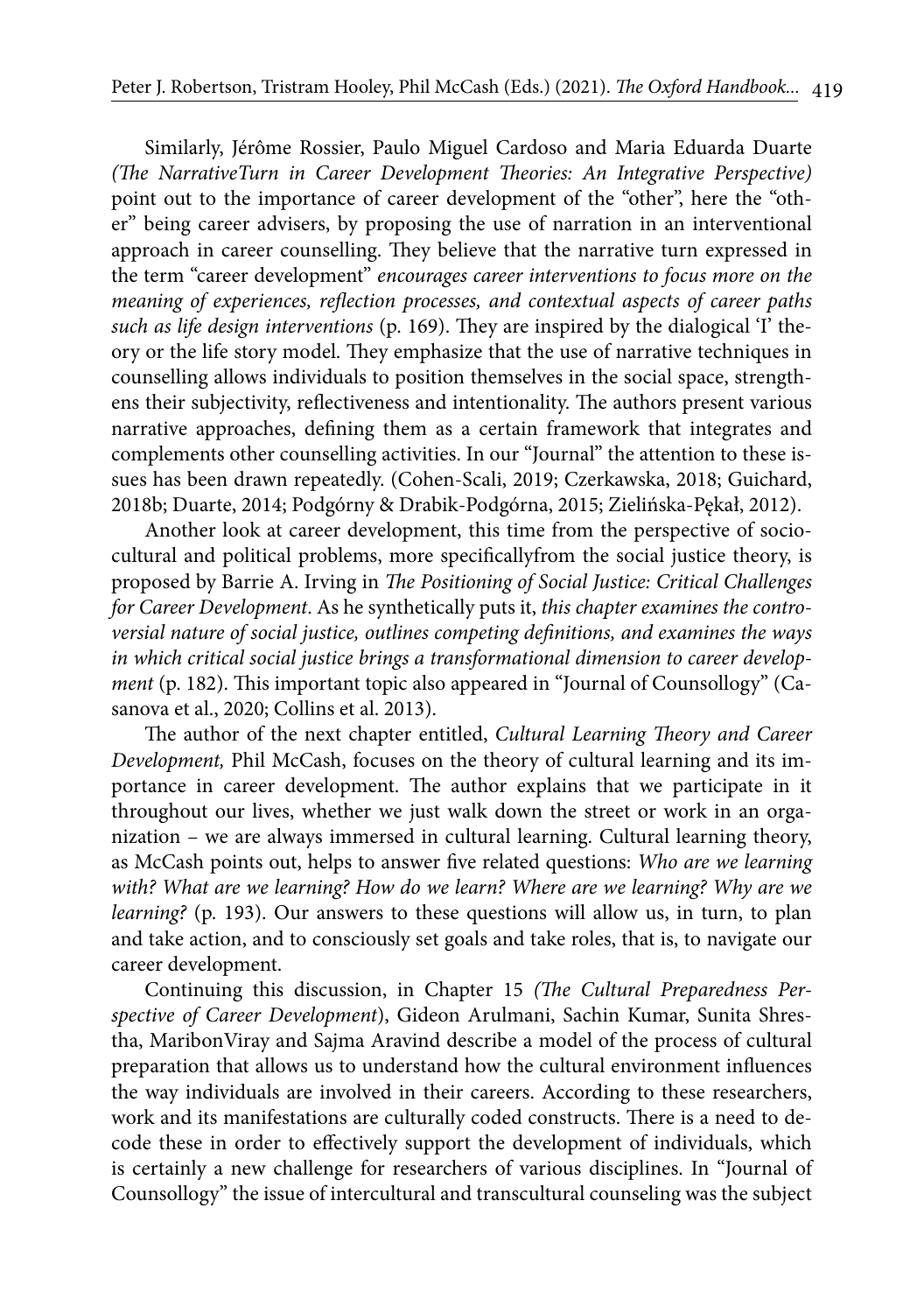of articles by Polish (Bańka, 2017; Misiejuk, 2017; Słowik, 2012, 2017, 2020) and foreign authors (Kassan et al, 2017; Naraghi et al., 2020).

Marcelo Afonso Ribeiro draws attention to the diversity of the cultural context in which individuals grow and develop. Adopting a global perspective the author emphasizes that the cultural context of the Global North (Canada, USA) significantly differs from the Global South (Latin America, Africa and developing countries) and believes that it requires the use of separate career development theories, also taking into account socio-economic contexts *(Career Development Theories from the Global South).* The theories, most of which arose in the North, must undergo a contextualization process in the conditions of intercultural dialogue in order to be applied in the South. The author notes that the Global South has also developed its own theories that can be used as an alternative or contribution leading to the optimization and further development of the mainstream, and gives examples of theories from the Global South. All of them take into account the social and cultural context of career development and try to reconstruct the foundations of the practice. He concludes that *group interventions and community strategies are more frequent in Latin American proposals, whereas family and spiritual dimensions are more frequent in Asian proposals* (p. 235). A similar attempt of intercultural comparisons in the field of counselling from different countries was made on the pages of "Journal ...", referring to the results of research on cultural differences by Gret Hofstede (Bilon & Kargul, 2012)

Probing even deeper into the theories of career development, the researchers Graham B. Stead and Ashley E. Poklar, the authors of the chapter *Cross-Cultural Career Psychology from a Critical Psychology Perspective*, when analysing the theories critically from a psychological perspective, look at terminology, methodological assumptions and all constructs and strategies mentioned in cross-cultural career psychology. Owing to the development of cultural psychology, the "exemplary" intercultural career path is contrasted with reality to highlight its imperfections that require optimization. Relevant current research topics such as work / family, immigrants and refugees and their difficulties are also taken into consideration. New directions for the development of this field are outlined.

Bearing in mind the whole theory section, it is not difficult to agree with Julia Yates that career theories are created in order to help to understand the entire spectrum of career development, but due to its complexity, researchers most often focus on the analysis of only one or two aspects. Therefore, *the challenges of integrating theories with each other, as well as integrating them into professional practice, are to say the least, considerable* (p. 131), and although the attempts here are very successful, full integration requires further efforts. It can be noticed that the emergence of new trends in culture (pop culture), psychology (neuropsychology), politics (post-neoliberalism), in educational practice (pandemic forced remote and hybrid learning) is a source of searching for new theories, giving a chance to a generalized theory of chaos (Szumigraj, 2011).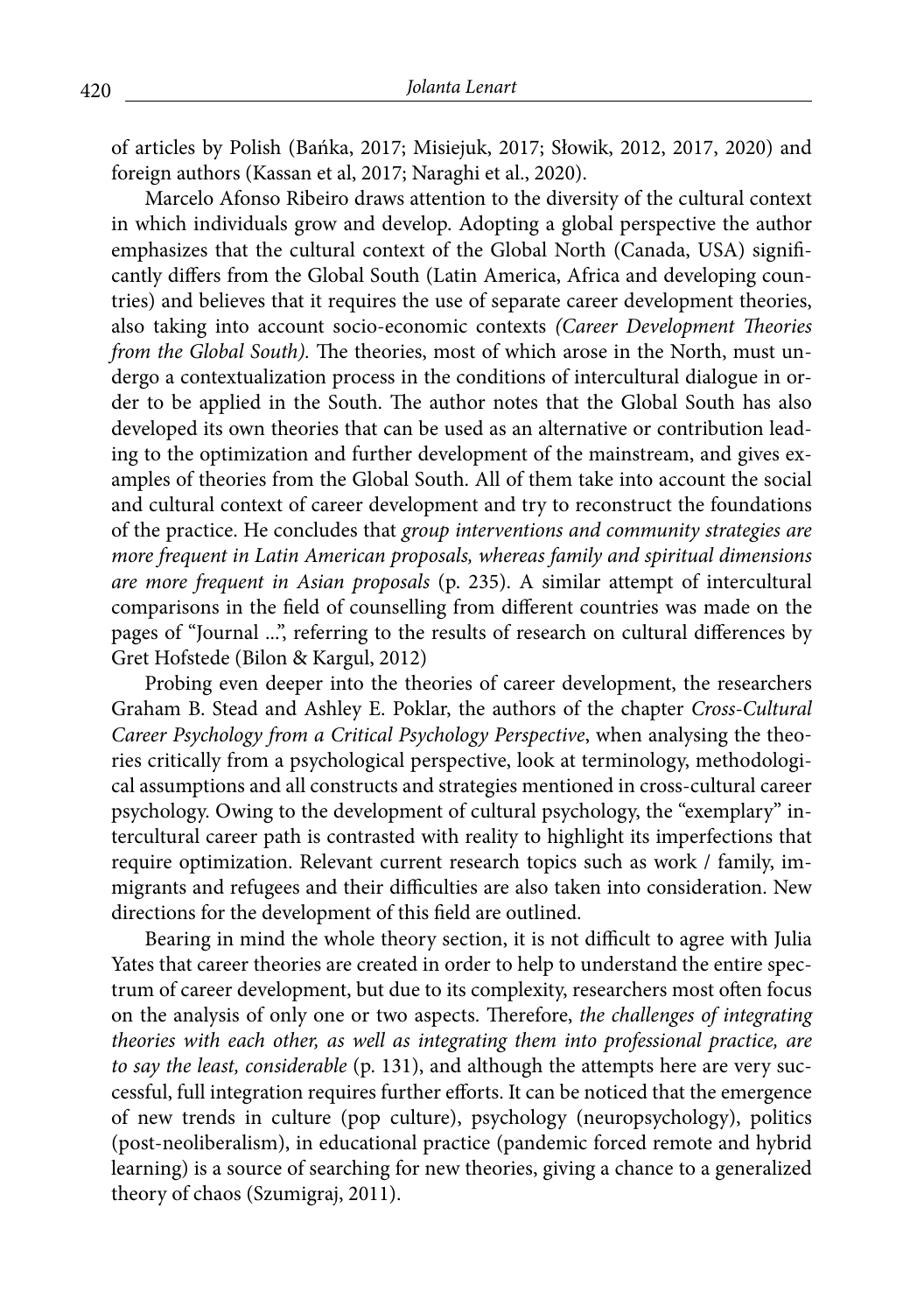### **Practice**

Subsequent articles of the reviewed book present various practical solutions enhancing careers. They focus on issues related to the professionalization of certain jobs, the role of school education, the importance of gathering and transferring information and using technology, and the need to evaluate the results of undertaken procedures and work tools used by service providers.

Accordingly, Chapter 18 *(The Career Development Profession: Professionalization, Professionalism, and Professional Identity)* discusses the professionalization of certain services in countries around the world. Authors John Gough and Siobhan Neary address and critically analyse both the strengths and the weaknesses of the services provided. They outline key strategies to accelerate their professionalization, which must be implemented at the individual, organizational and substantive level. They argue that what is an important issue in this respect is the establishment and legal sanction of a separate profession related to career development services and regret that this has not been achieved so far despite efforts by researchers and professionals from various countries, including Great Britain.

The next chapter, of the title *Transformative Career Education in Schools and Colleges* by Anthony Barnes expresses concerns for the quality of vocational education in schools and universities, which currently does not give children and young people the opportunity to develop their real potential. He stresses that there is an urgent need to implement career development theories into vocational education in order to contribute to the well-being of young people, the environment and the planet as a whole. The main task in this respect is the appropriate modification of vocational education and embedding it in new curricula so as to eliminate such unfavourable phenomena as young people's low aspirations, their lack of commitment to learning, stereotypical thinking, and thus allowing young people to properly manage their own careers. Leonidas Gomatos (2015), Maria Mendel (2016) and Małgorzata Rosalska (2018) also wondered about this problem in "Journal of Counsollogy".

Additionally, Jenny Bimrose in the chapter called *Labour Market Information for Career Development: Pivotal or Peripheral?* points out that well-prepared career information is an important conceptual framework and guideline for career development. Information about the labour market is – in her opinion – a key element in the process of career development and interventions in this area. The author justifies that the high quality of professional information and the professionalism of advisers are the main methods of improving the quality and effectiveness of any counselling, especially taking into account the fact that despite the development of technology, direct contact with the advisor still has the greatest impact on clients.

Contemplatingrecent developmentsin technology, Tristram Hooley and Tom Staunton believe that modern careers must develop in close cooperation with digital technologies that change the whole context of being-in-the-world and enable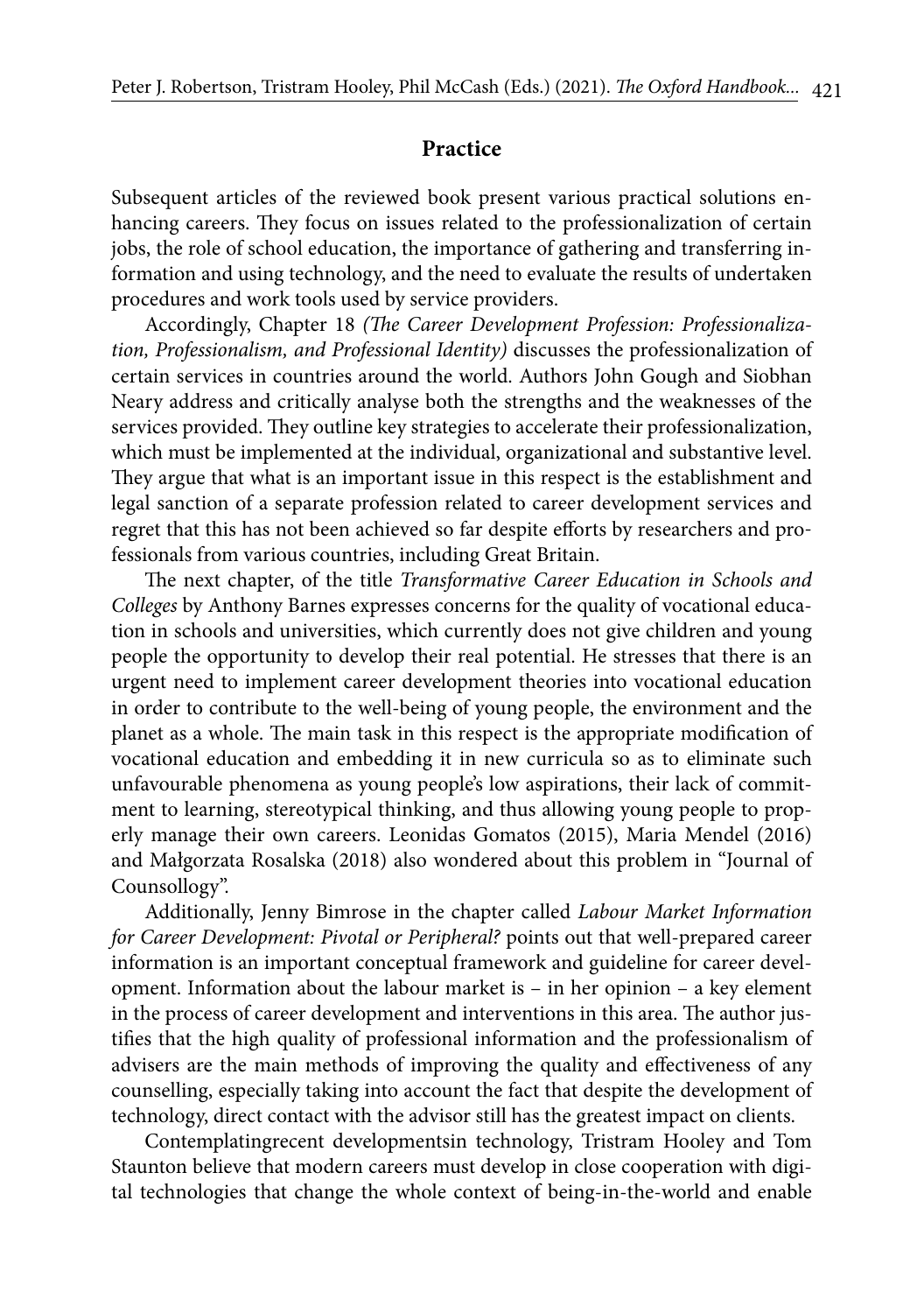the search for new forms of work, studying and life, and for *specialists in career development, the choice is to use them to provide information, automate interactions or communication* (p. 297). On the one hand, technologies open up new possibilities for people, but on the other hand, they close others. We can read about it in the chapter *The Role of Digital Technology in Career Development,* whose authors describe the changes in career development observed by researchers since the beginning of the 20th century, emphasizing the role of the interaction of digital technologies with society.

In a sense, the best career assessor in the 21st century is the labour market itself, which places high demands on employees and jobseekers. Its volatility and instability make it difficult for many people to plan their own careers and achieve job satisfaction. Peter McIlveen, Harsha N. Perera, Jason Brown, Michael Healy and Sara Hammer in the chapter entitled Career *Assessment* show how challenging this is for both education systems and advisory institutions committed to assisting in assessing an individual's potential. They provide examples of the use of qualitative and quantitative career assessment methods and point to some limitations that may result from improper career assessment. It is worth mentioning here that Annamaria di Fabio (2014) published an original proposal for the evaluation of consulting activities, also in the field of career development, in "Journal of Counsollogy".

The atmosphere in which professional counselling is conducted is described by Barbara Bassot in the chapter *Client-Centred Career Development Practice: A Critical Review*. The author criticizes the concept of client-centricity, which sets the framework for current counselling interventions. She points to the disadvantages and limitations that are thus imposed on counselling practice and the resulting ethical dilemmas. The author indicates the need to take into account the conditions and outlines a theoretical model (p. 331) that captures the change in the concept of customer orientation, preferring the way in which the client's culture, factors influencing his life and the context of the labour market in which clients make career decisions are recognized.

Furthermore, researchers and practitioners try to explore the determinants of the effectiveness of career guidance. The penultimate chapter of the book *Career Counselling Effectiveness and Contributing Factors* presents both older and newer analyses of the factors that have a significant impact on career guidance effectiveness or, on the contrary, may cause various adverse effects. Its author, Susan C. Whiston, emphasizes the need for systematic research into the most effective methods of career counselling. She presents two significant proofs that the support from individuals is essential. One indicates that the advisers themselves can play an important role here; the second is that the counsellor helps the client to identify other people who will support them in their career development. As the world of work becomes more and more complicated, the author believes that scientists cannot avoid the responsibility of identifying and pointing out the best methods of helping people find a satisfying job.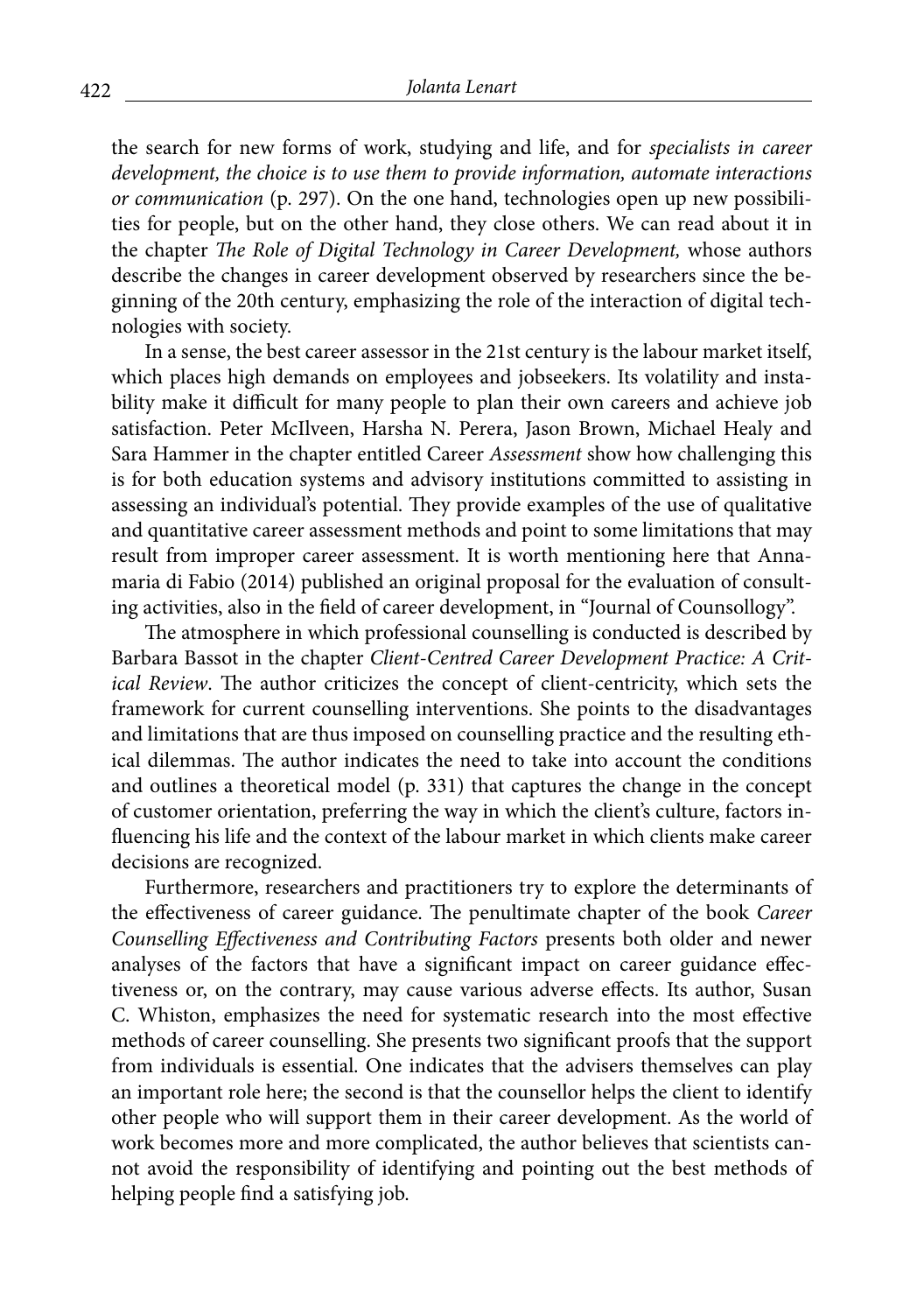Peter J. Robertson, while pondering upon the possible methods increasing the effectiveness of counselling (*Evidence-Based Practice for Career Development*), advocates a wider use of the so-called "evidence", as is the case in medicine. As he reports, the term "evidence-based practice" was introduced at the end of the 20th century into medical staff training, in response to the perceived gap between treatment and science, which resulted in the use of ineffective and outdated procedures in medicine. The analysis of evidence has also been adopted in other areas, such as education, management, assistance in choosing a profession. The chapter provides empirical examples of evidence that practitioners can use to improve the effectiveness of working with people experiencing career difficulties. In addition, the author presents the results of other studies on the effectiveness of career counselling and identifies specific factors that can make it more effective.

In summary, The Oxford Handbook of Career Development collects a wealth of achievements in the field of career development and career counselling organized with / for reflective, active people striving to develop their life potential in a nontransparent reality. Based on the historical knowledge in this field, it shows various theoretical and practical trends in a multidisciplinary and multicultural perspective. The participation of scholars (two of whom, namely Maria Eduardo Duarte [2014, 2019] and Marcelo Alfonso Riberio [2016] published articles in "Journal of Counsellogy"), coming from different cultural backgrounds and cultivating different research traditions, provided a multifaceted view of the phenomenon of career development. The authors of individual chapters freely present their views and, in truth, do not engage in polemics, but they also do not have to submit to any one ideology, which altogether only broadens the perspectives of viewing and adds a certain "colour" to the book. Its content confirms the fears that the development of an integrated career development theory seems to be hampered not only by the character of times we live in, the complexity of the phenomenon of career development, but also by the problems posed by the triangulation of positions on this issue, which has also been noticed. The book will play an important role in the era of accelerated civilization changes, since it is both taking up a discussion on the complex yet real problems of individuals functioning in the contemporary labour market, as well as problems related to the scientific research of their lives and career development. An important advantage of the presented work is therefore the fact that the authors try to both formulate emerging questions and provide answers to them, equipping researchers and practitioners with important empirical and theoretical guidelines. For this reason, the book will certainly be an interesting and substantively enriching read for researchers of career counselling and career development, students of psychology, pedagogy and sociology alike, as well as for all reflective practitionersadvisers looking for new methods of working with clients. The high quality of the book is also determined by its clear and orderly structure, distinguishing three main thematic parts, the titles of which accurately signal the author's vision of the complicated nature of the phenomenon of career development. Despite the fact that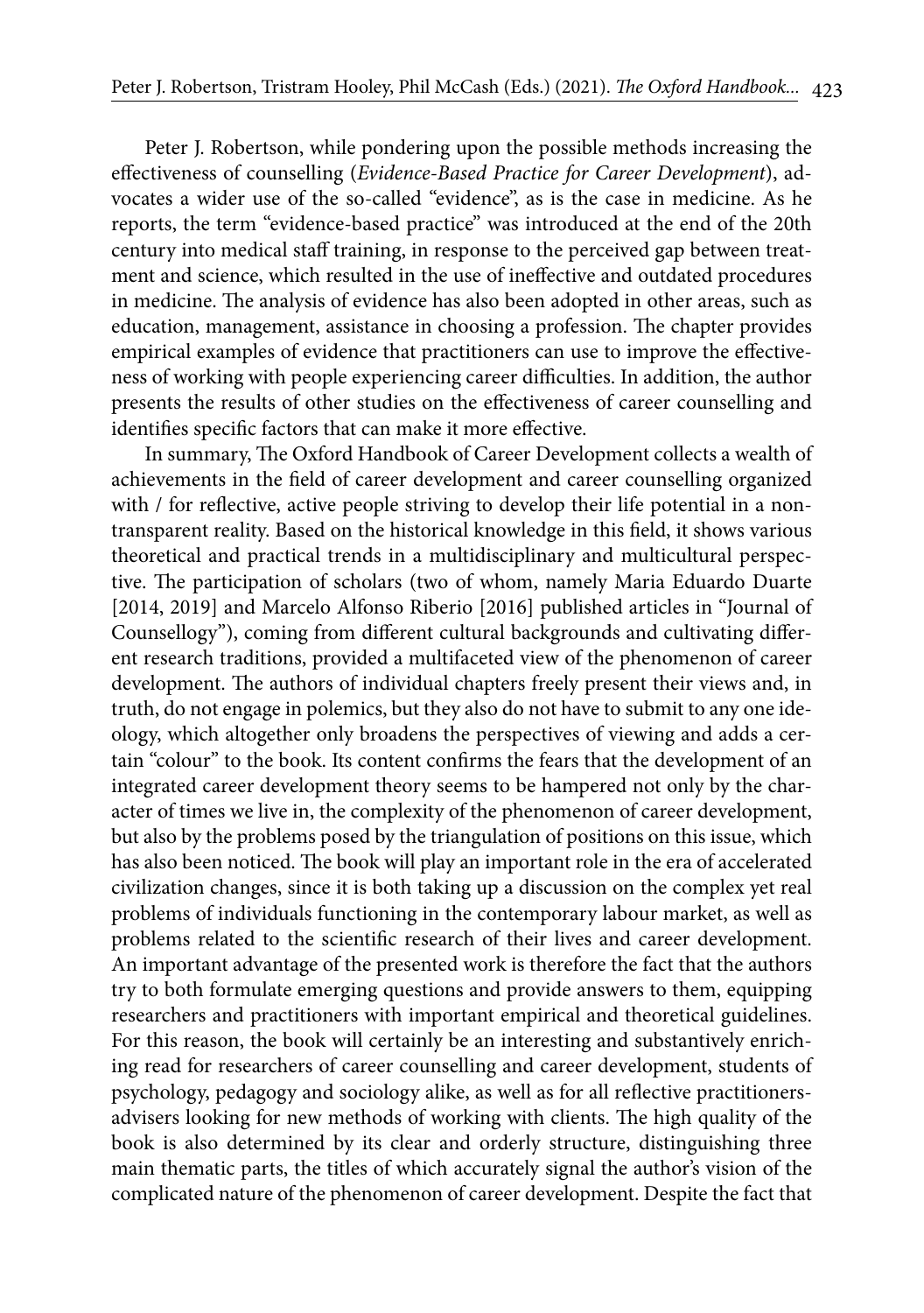it is a scientific study, it was written in an understandable and lively language, with internal dynamics, which allows for both engaging and inspirational read.

## **Bibliography**

- Bańka, A. (2017). Ewolucja potrzeb i kontekstów rozwoju transnarodowego poradnictwa zawodowego/ Evolution of needs and contexts of development in transnational vocational counselling. *Studia Poradoznawcze/ Journal of Counsellogy,* 6,13–43,161-189. https://doi.org/10.34862/sp.2017.1
- Bilon, A., & Kargul, J. (2012). Społeczno-kulturowe konteksty definiowania roli doradcy/ Socio-Cultural Contexts for Defining the Role of Counsellors. *Studia Poradoznawcze/ Journal of Counsellogy*, *1*, 85–109, 265-287. https://doi.org/10.34862/sp.2012.5
- Bilon, A. (2013). Współczesne tendencje w badaniach poradnictwa kariery/ Career Counselling: Current Trends in Research and Theory. *Studia Poradoznawcze/ Journal of Counsellogy*, *2*, 42-63, 218-236. https://doi.org/10.34862/sp.2013.2
- Bilon, A. (2016). *Strukturacja poradnictwa kariery w Holandii. Między specyfiką kulturową a neoliberalną zmianą*. Wydawnictwo Naukowe Dolnośląskiej Szkoły Wyższej.
- Casanova, M. L., Bilon, A., Alexander, R., Toiviainen, S., Albien, A.-J., Lawthom, R., & Coimbra, J.L., (2020). Sprawiedliwość społeczna w doradztwie zawodowym i poradnictwie (Career Guidance and Counselling – CGC) jako postulat niezbędny do wspierania nawigowania życiem w szybko zmieniającym się świecie. Sympozjum 17. edycji konferencji EARA Nastolatki w gwałtownie zmieniającym się świecie. 2–5 września 2020 roku/ The Symposium: Social justice in Career Guidance and Counselling as a requirement to navigate a fast-paced world at the  $17<sup>th</sup>$  EARA Conference – Adolescence in a rapidly changing world, 2–5 September, 2020. *Studia Poradoznawcze/ Journal of Counsellogy, 9.*257-262, 534-538. https://doi.org/10.34862/sp.2020.14
- Cohen-Scali, V. (2019). Myśląc o poradnictwie zawodowym młodzieży w kontekście nowych interwencji projektowania kariery i życia (Life Design)/ Thinking about youth's vocational counseling in the context of renewed career and Life Design (LD) interventions. *Studia Poradoznawcze/ Journal of Counsellogy,8*, 15-30, 237-250. https://doi. org/10.34862/sp.2019.1
- Collins, S., Arthur, N., Brown, C., & Kennedy, B. (2013). Opinie doradców i opiekunów praktyk na temat kształcenia w obszarze wielokulturowości i sprawiedliwości społecznej/ Counsellor and Supervisor Views of Multicultural and Social Justice Educiational. *Studia Poradoznawcze/ Journal of Counsellogy*,*2*, 109–126, 279-295. https://doi. org/10.34862/sp.2013.5
- Czerkawska, A. (2018). Ku dialogicznej więzi w poradnictwie humanistycznie zorientowanym/ Towards a dialogical bond in a humanistic-oriented Counseling. *Studia Poradoznawcze /Journal of Counsellogy,7*, 129–146, 333-349. https://doi.org/10.34862/ sp.2018.4
- Di Fabio, A. (2014). Poradnictwo kariery i psychologia pozytywna w XXI wieku. Nowe konstrukty i sposoby oceny skuteczności działań doradczych/Career counselling and positive psychology in the 21st. century: New constructs and measures for evaluating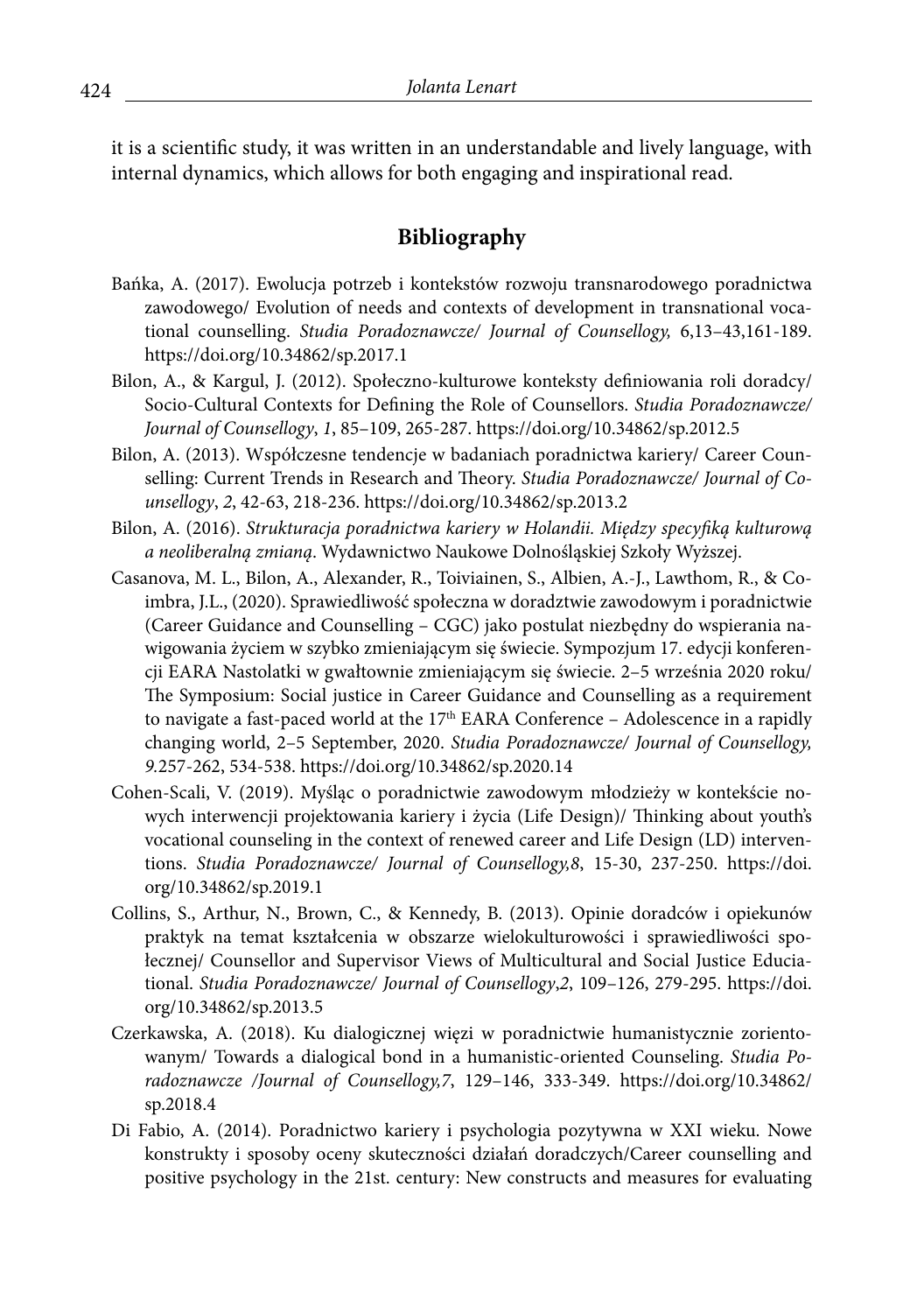the effectiveness of intervention. *Studia Poradoznawcze/Journal of Counsellogy*,*3,*13–40, 193-213. https://doi.org/10.34862/sp.2014.1

- Drabik-Podgórna, V. (2005). *Innowacja edukacyjna w poradnictwie zawodowym. Aplikacja rozwiązań francuskich [Educational innovation in politics counseling. French applications].* Oficyna Wydawnicza Impuls.
- Duarte, M.E. (2014). Poradnictwo w konstruowaniu życia. Cele, procesy, instrumenty/ Life- -designing: Objectives, processes, instrumens. *Studia Poradoznawcze/ Journal of Counsellogy, 3*, 41–71, 214-230. https://doi.org/10.34862/sp.2014.2
- Duarte, M.E. (2019). Zadzierzgnięcie więzi. Jesteś odpowiedzialny za twoją różę*/*Establishingties: You are responsible for your rose*. Studia Poradoznawcze/ Journal of Counsellogy,8*, 222–229, 432-439. https://doi.org/10.34862/sp.2019.15
- Gamatos, L (2015). Wartości emancypacyjne szkoły a projekty włączające ideę Uczenia się Opartego na Pracy.Jednomyślność czy sprzeczność?/School's liberating values and Initial VET that incorporates Work Based Learning: a contradiction? *Studia Poradoznawcze/ Journal of Counsellogy, 4*, 106-117, 283-292. https://doi.org/10.34862/sp.2015.6
- Guichard, J. (2016). Poradnictwo konstruowania życia i pracy na rzecz budowy zrównoważonego ludzkiego świata/ Life- and working-design interventions for constructing a sustainable human(e) world. *Studia Poradoznawcze/ Journal of Counsellogy, 5*, 13-23, 179-190. https://doi.org/10.34862/sp.2016.1
- Guichard, J. (2018a). Doradztwo dotyczące zatrudnienia a poradnictwo Life Design. Cele główne i szczegółowe oraz podstawy interwencji poradniczych/ Employability guidance & life design counselling: Objectives, ends and foundations of career and life design interventions. *Studia Poradoznawcze/ Journal of Counsellogy,*7, 21-56, 235-266. https:// doi.org/10.34862/sp.2018.1
- Guichard, J. (2018b). Dialog konstruowania życia Life Design. Nowa forma wspierających interwencji poradniczych/ Life Design Dialogue – A New Form of Career and Life Design Interventions. *Studia Poradoznawcze/ Journal of Counsellogy,7*, 57-97, 267-304. https://doi.org/10.34862/sp.2018.2
- Guichard, J. (2018c). Jakie interwencje w poradnictwie kariery i konstruowania życia mogą przyczynić się do globalnego, humanitarnego, sprawiedliwego i zrównoważonego rozwoju?/What career and life design interventions may contribute to global, humane, equitable and sustainable development?*Studia Poradoznawcze/ Journal of Counsellogy,7*, s. 99-127, 305-331. https://doi.org/10.34862/sp.2018.3
- Hodkinson, P. (2008). Understanding career decision-making and progression: Careership revisited. The Fifth John Killeen Memorial Lecture, October 2008. *Career Research & Development. The Journal of the National Institute for Careers Education and Counselling, No. 21 WINTER 2009*, 4-17, https://inventorium.com.au/wp-content/uploads/2020/06/ Career-decision-making.pdf
- Kargulowa, A. (2012). Poradnictwo ery komunikacji satelitarnej/ Counselling in the satellite communication era. *Studia Poradoznawcze/ Journal of Counsellogy*, *1*, 19-34, 201-215. https://doi.org/10.34862/sp.2012.1
- Kargulowa A. (2016). *Discourses of Counsellogy: Toward an Anthropology of Counselling* (P. Palmer & P. Poniatowska, Trans). SocietasVistulana .(Original work *O teorii*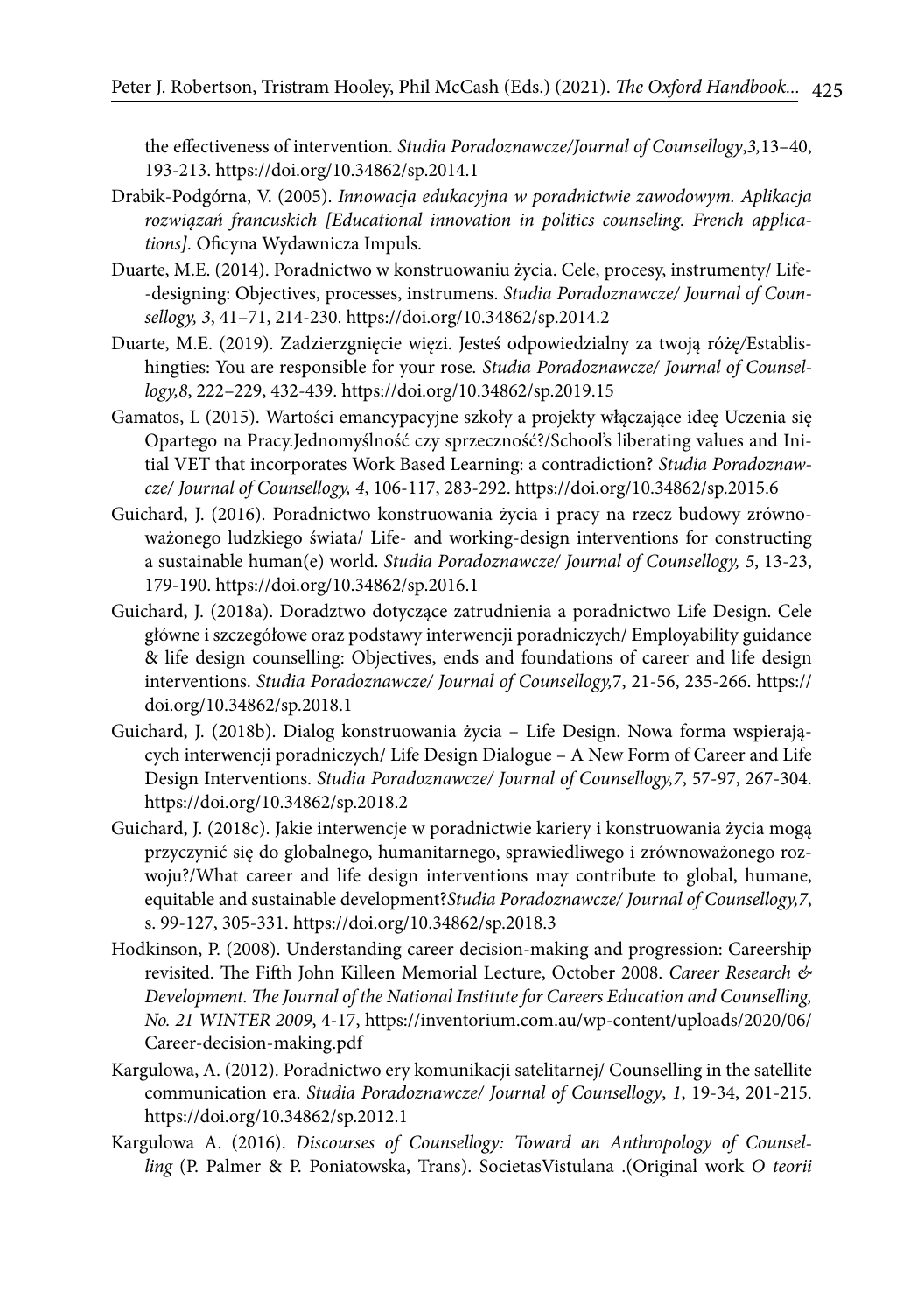*i praktyce poradnictwa. Odmiany poradoznawczego dyskursu. Podręcznik akademicki*  published w 2004).

- Kassan, A., Green, A. R., Nathoo, J. (2017). Kompetencje wielokulturowego doradcy pracującego z młodzieżą. Fenomenologiczne badania doświadczeń klientów/ Multicultural Counselling Competencies with Newcomer Youth: A Phenomenological Study of Client Experiences.*Studia Poradoznawcze/ Journal of Counsellogy*, *6*, 75–96, 221-241. https://doi.org/10.34862/sp.2017.4
- Kola, A.M. (2020). Teoria i praktyka poradnictwa w kształceniu pracowników socjalnych w Polsce/ Theory and practice of counsellogy in the education of social workers in Poland. *Studia Poradoznawcze/ Journal of Counsellogy*, *9*, 206-234, 485-510.
- Lenart, J. (2020). Od tradycyjnego poradnictwa zawodowego dla młodzieży do poradnictwa konstruowania kariery i życia. Ciągłość i zmiana/ From traditional career guidance to life design counselling. Continuity and change. *Studia Poradoznawcze/ Journal of Counsellogy*,*9*, 24-43, 304-321. https://doi.org/10.34862/sp.2020.2
- Mendel, M. (2016). Doradztwo w uczelni związane z potwierdzaniem efektów uczenia się kandydatów przed startem na studia Pre-enrolment RPL guidance for candidates at HEIs. *Studia Poradoznawcze/ Journal of Counsellogy*, *5*, 95-106, 259-270. https://doi. org/10.34862/sp.2016.5
- Minta, J. (2016). *Tranzycje w konstruowaniu karier przez młodych dorosłych. Przesłania dla poradnictwa.* Wydawnictwo Naukowe Dolnośląskiej Szkoły Wyższej.
- Misiejuk, D. (2017). Konstruowanie tożsamości kulturowej wyzwaniem dla międzykulturowego poradnictwa/ Constructing cultural identity as a challenge for international counselling *Studia Poradoznawcze/ Journal of Counselling, 6,* 44-57, 190-203. https://doi. org/10.34862/sp.2017.2
- Naraghi, N. M., Kassan, A., Herzog, A. (2020). Fenomenologiczna analiza kulturowej tranzycji nowo przybyłej młodzieży. Przesłanki dla poradnictwa międzykulturowego/ A phenomenological analysis of cultural transition among newcomer youth. The rationale for intercultural counseling. *Studia Poradoznawcze/ Journal of Counselling, 9*, 140- 170, 420-448. https://doi.org/10.34862/sp.2020.7
- Podgórny, M., Drabik-Podgórna, V. **(**2015). Jak rozpoznać coaching? Przyczynek do dyskusji nad coachingiem w refleksji andragogicznej i poradoznawczej/ How to recognize coaching: A voice in the discussion of coaching in andragogy and counsellogy. *Studia Poradoznawcze/ Journal of Counsellogy*, 4, 30–51, 209-229. https://doi.org/10.34862/ sp.2015.2
- Rose, N. (1990). Governing the enterprising self. w: P. Heelas & P. Morris (Eds.), *The values of the enterprise culture* – *The moral debate* (pp. 141-164). Unwin Hyman.
- Roberts, K. (2009). Opportunity structures then and now. *Journal of Education and Work*, *22*, 355-368. https://doi.org/10.1080/13639080903453987doi
- Rosalska, M. (2018). Doradztwo akademickie jako forma wspierania karier edukacyjnych i zawodowych studentów/ Academic advising as form of support for students' educational and professional careers. *Studia Poradoznawcze/ Journal of Counsellogy, 7*, 163-175, 367-378. https://doi.org/10.34862/sp.2018.6
- Ribeiro, A.M., da Conceição Coropos Uvaldo M., da Silva F.F. (2016). Znaczenie relacji rodzajowych w konstruowaniu tożsamości pracowniczych. Studium przypadku